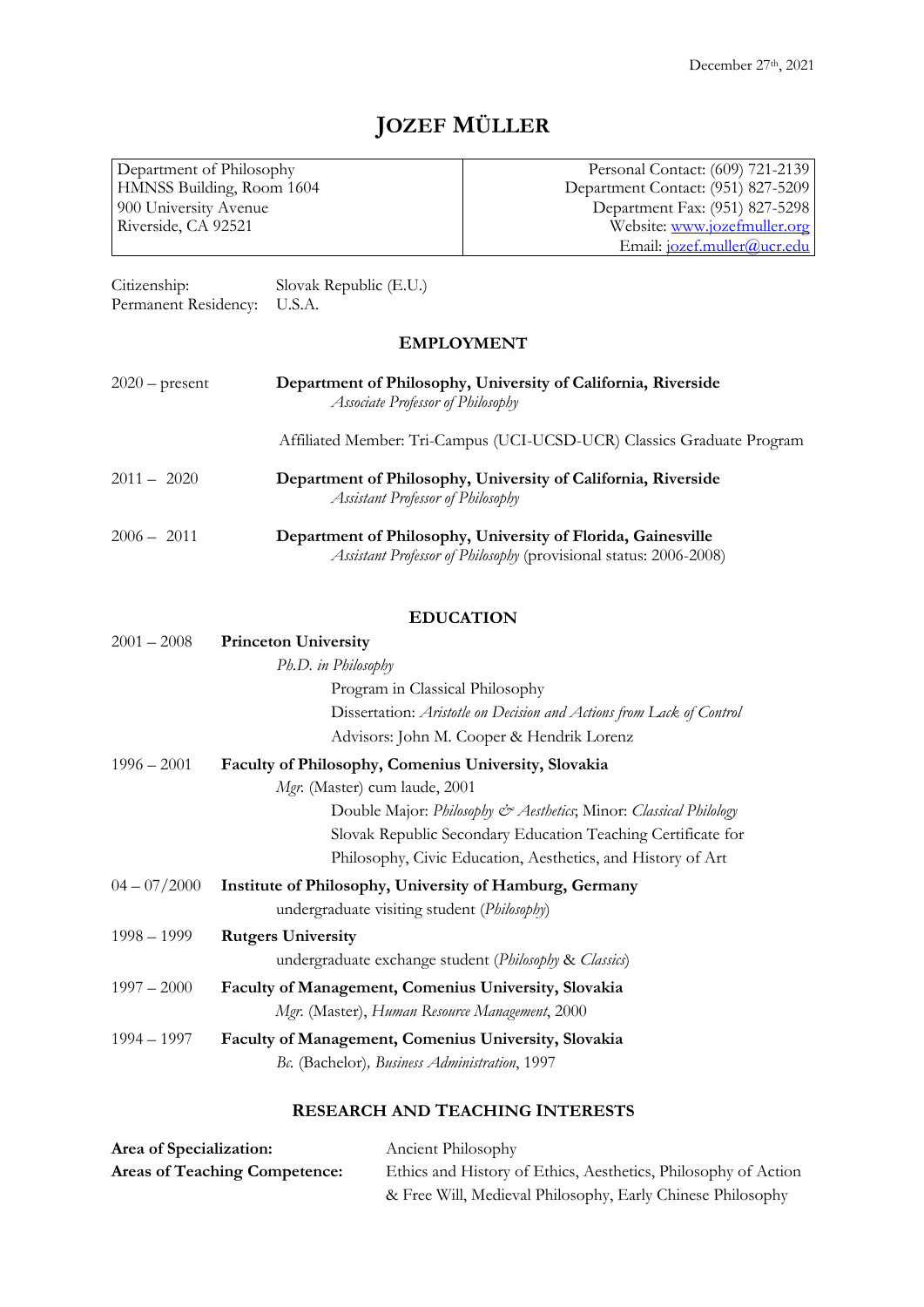#### **WORK IN PROGRESS**

#### **Book:**

*Aristotle's Characters* (under contract with OUP, for 2022)

#### **Articles:**

'Responsibility, Action, and Decision in the *Magna Moralia* and the *Eudemian Ethics*' commissioned for C. Bobonich, C. Gartner and M. Jimenez (eds.), *Aristotle's Other Ethics*, Oxford University Press.

The Ineffable One in Plotinus

#### **Review:**

Les philosophes face au vice, de Socrate à Augustin, edited by Christelle Veillard, Olivier Renaut, and Dimitri El Murr (for *Journal of Hellenic Studies*)

#### **PUBLICATIONS**

## **Articles:**

- 2022 'Neither Virtue nor Vice: *Akratic* and *Enkratic* Values in and beyond the *Eudemian Ethics*' in G. di Basilio (ed.), *The Relationship Between Aristotle's Eudemian and Nicomachean Ethics* (Issues in Ancient Philosophy Series), Routledge. (forthcoming)
- 2021 'Hate and Happiness in Aristotle' in N. Birondo (ed.), *The Moral Psychology of Hate*, Rowman & Littlefield, 3-21.
- 2020 'Aristotle and the Origins of Evil', *Phronesis* 65(2), 179-223.
- 2019 'Aristotle on Virtue of Character and the Authority of Reason', *Phronesis* 64(1), 10-56.
- 2018 'Practical and Productive Thinking in Aristotle', *Phronesis* 63(2), 148-175.
- 2016 'What Aristotelian Decisions Cannot Be', *Ancient Philosophy* 36(1), 173-195.
- 2016 'The Politics of Aristotle's Criticism of Plato's *Republic*', in N. Thaler, and S. Weisser (eds.), *Strategies of Polemics*, Brill, 93-112.
- 2015 'Agency and Responsibility in Aristotle's *Eudemian Ethics*', *Phronesis* 60(2), 206-251.
- 2015 'Aristotle on Actions from Lack of Control', *Philosopher's Imprint* 15(8), 1-35.
- 2015 'Aristotle on Vice', *British Journal for the History of Philosophy* 23(3), 459-477.

## **Reviews:**

- 2013 T. Angier: *Technē in Aristotle's Ethic*s, in *Ancient Philosophy* 33(1), 213-217.
- 2012 P. Gottlieb, *The Virtue of Aristotle's Ethics*, in *Phoenix (Journal of the Classical Association of Canada)* 66.
- 2012 D. Konstan: *Before forgiveness: the origins of a moral idea*, in *Journal of Hellenic Studies* 132.
- 2011 H. May: *Aristotle's Ethics (Moral Development and Human Nature)*, in *Notre Dame Philosophical Reviews* (https://ndpr.nd.edu/reviews/aristotle-s-ethics-moral-development-and-human-nature/).

#### **Interview:**

2019 *O filozofii, jej dejinách a spôsobe ich skúmania* (On philosophy, its history, and history of philosophy as a discipline): *Ostium* 15:3 (http://ostium.sk/language/sk/o-filozofii-jej-dejinach-a-sposobe-ichskumania-rozhovor-pavla-labudu-s-jozefom-mullerom/).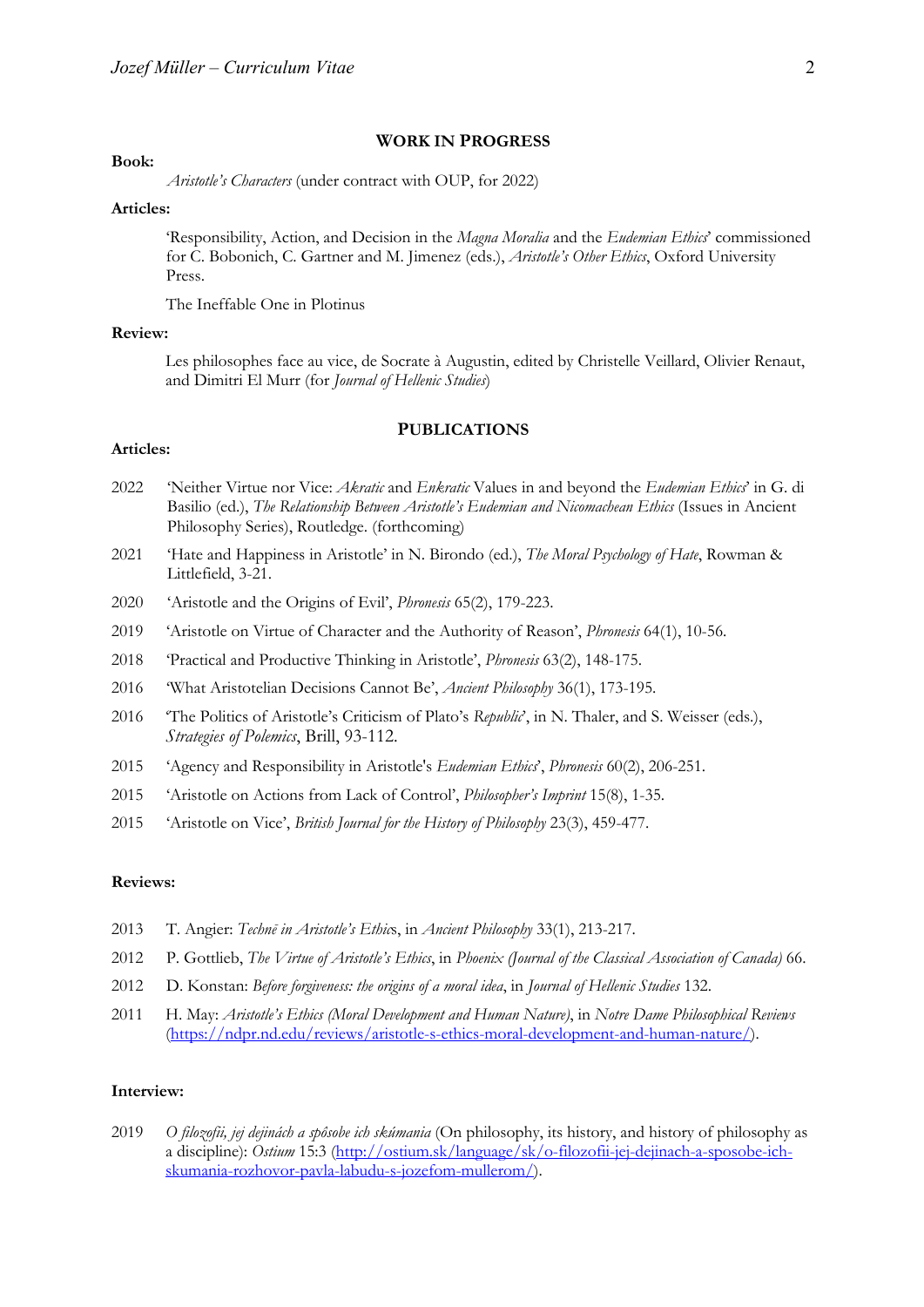## **TALKS, COMMENTS, SEMINARS & PROFESSIONAL PRESENTATIONS**

| November 6, 2021     | 'Voluntariness, action, and decision in the Magna Moralia', CNY Ancient<br>Philosophy Fall Workshop, Syracuse University.                                                                                 |  |
|----------------------|-----------------------------------------------------------------------------------------------------------------------------------------------------------------------------------------------------------|--|
| January 9, 2021      | 'On the Problem of Practical Truth in Aristotle', Invited Symposium<br>Talk, Eastern APA.                                                                                                                 |  |
| February 6, 2020     | "Aristotle on Practical Wisdom," Tübingen University                                                                                                                                                      |  |
| December 9-10, 2019  | "Aristotle on Practical Wisdom" & "Aristotle on Self-Control,"<br>University of Pittsburgh                                                                                                                |  |
| April 20, 2019       | Comments on Tyler Haddow, "Habit, Familiarity, and Perceptiveness,"<br>Pacific APA, Vancouver                                                                                                             |  |
| March 25-27, 2018    | "Aristotle on Practical Wisdom" & "Aristotle on Self-Control," Cornell<br>University                                                                                                                      |  |
| November 27-28, 2018 | "Aristotle on Virtue of Character and Practical Wisdom," Universidade<br>de São Paulo (cancelled due to illness, to be rescheduled)                                                                       |  |
| March 27-30, 2018    | Comments on Corinne Gartner: "Aristotle on Friends and the Activity<br>of Self-Observing," Aristotle Symposium, Pacific APA, San Diego                                                                    |  |
| December 15, 2017    | "Aristotle on the Authority of Reason," NYU                                                                                                                                                               |  |
| November 28, 2017    | "Aristotle and the meaning of to kalon," UCR Faculty Colloquium                                                                                                                                           |  |
| September 29, 2017   | "Posterior Analytics 2.11," Charles University, Prague (Czech Republic),<br>South-East European Association for Ancient Philosophy workshop on<br>Aristotle's Posterior Analytics                         |  |
| August 26, 2017      | "Productive and Practical Thinking in Aristotle," Conference Virtue,<br>Skill and Practical Reason, University of Cape Town (South Africa)                                                                |  |
| May 21, 2017         | Comments on Willie Costello: "Socrates and Plato against the<br>immoralist: Responding to Callicles' critique,"10th West Coast Plato<br>Workshop, UC Davis                                                |  |
| April 13, 2017:      | "How Is the 'Chiming Together' of the Rational and the Non-rational<br>Part of the Soul Possible?" Symposium Paper, Pacific APA, Seattle                                                                  |  |
| December 5, 2016:    | Comments on Brennan McDavid: "Aristotle and the Uniqueness<br>Thesis", Princeton Classical Philosophy Colloquium                                                                                          |  |
| September 19, 2016:  | "On the 'Chiming Together' of the Rational and the Non-rational Part<br>of the Soul in Aristotle", Catholic University, Ružomberok, Slovakia                                                              |  |
| September 14, 2016:  | "Varieties of Injustice", Prague Workshop on NE V.1-5, Charles<br>University, Prague, Czech Republic                                                                                                      |  |
| September 12, 2016:  | "On the 'Chiming Together' of the Rational and the Non-rational Part<br>of the Soul in Aristotle", Matej Bel University, Banská Bystrica, Slovakia                                                        |  |
| July 22, 2016:       | "On the 'Chiming Together' of the Rational and the Non-rational Part<br>of the Soul in Aristotle", Munich-Princeton-Renmin Conference on<br>Ancient Philosophy, Renmin University of China, Beijing China |  |
| May 23, 2016:        | "Aristotle and the Origins of Evil", World Congress of Philosophy,<br>Aristotle: 2400 years, Thessaloniki, Greece                                                                                         |  |
| September 20, 2015:  | "Magna Moralia's Criticism of the Form of the Good" Berkeley-Munich<br>Ancient Philosophy Conference, UC Berkeley.                                                                                        |  |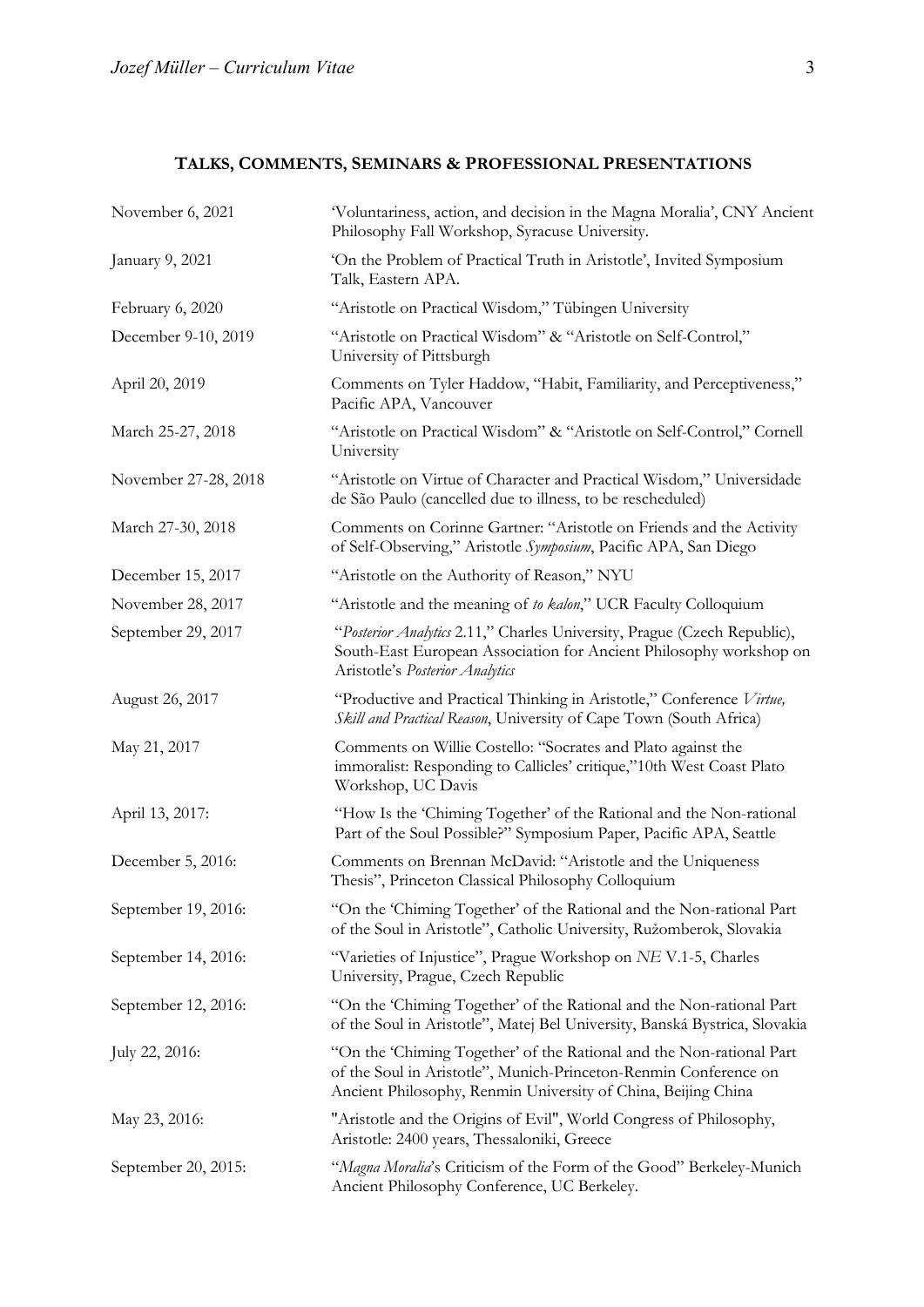| June 22, 2015:         | "Emotions and Decision," IHP workshop Aristotle on Emotions, Emory<br>University.                                                                      |  |
|------------------------|--------------------------------------------------------------------------------------------------------------------------------------------------------|--|
| April 4, 2015:         | "Aristotle on the Origins of Evil," Symposium "Is Aristotle's appeal to<br>human nature an 'Archimedean point' in his ethics?" Pacific APA, Vancouver. |  |
| February 28, 2015:     | "Decision, Pleasure, and Moral virtue," Aristotle "Bash" Conference,<br>UCLA.                                                                          |  |
| December 18, 2014:     | "The Necessary and The Fine," Louvain Workshop on EN IV.1 and 3,<br>Université catholique de Louvain, Belgium.                                         |  |
| November 7 & 14, 2014: | "De Anima 3.3," Ancient Philosophy Seminar, UC Berkeley.                                                                                               |  |
| May 23, 2014:          | "Agency and Responsibility in Aristotle," UC San Diego.                                                                                                |  |
| April 14, 2014:        | "Aristotle and the Origins of Evil," UCR Ancient Philosophy<br>Conference.                                                                             |  |
| December 5, 2013:      | "Agency and Responsibility in Aristotle," Colgate University.                                                                                          |  |
| June 23, 2013:         | "Causes, Norms, and Responsibility in Aristotle," Hebrew University of<br>Jerusalem, Israel.                                                           |  |
| March 9, 2012:         | "Aristotle on the role of <i>Phantasia</i> in Uncontrolled Behavior," UC Irvine.                                                                       |  |
| May 14, 2010:          | "Aristotle's Theory of Uncontrolled Action," UC Davis.                                                                                                 |  |
| January 13, 2010:      | "Pleasure and Decision," Harvard University.                                                                                                           |  |
| May 1, 2006:           | "Tug of War: Aristotle on Akrasia," Workshop: Aristotle on<br>Knowledge and Akrasia, University of Toronto, Canada.                                    |  |

## **OTHER TALKS & PRESENTATIONS**

| March 14, 2011: | "Why Do We Value Art? And Should We?" Harn Museum of Art, |
|-----------------|-----------------------------------------------------------|
|                 | University of Florida, Gainesville                        |

## **ORGANIZING EXPERIENCE**

UCR Ancient Philosophy Conference: 2013, 2014, 2015, 2017, 2018, and 2019. (the programs are available at https://www.jozefmuller.org/ucr-conference.html)

## **TEACHING & SUPERVISION**

## **PhD Committee Service:**

|       |              | Current: C. Palombo <i>Agamben on Nudity</i> (committee member)                 |
|-------|--------------|---------------------------------------------------------------------------------|
| 2021  | T. de Liège  | <i>The Role of Production in Human Flourishing</i> (co-chair with Luca Ferrero) |
| 2012: | C.S. Sevier: | Thomas Aquinas On the Nature and Experience of Beauty (committee<br>member)     |

## **Graduate Courses:**

University of California, Riverside:

| Spring 2022  | PHIL 282: Irrational Behavior: From Homer to Plato |
|--------------|----------------------------------------------------|
| Spring 2021: | PHIL 282: Plotinus on Free Will                    |
| Spring 2020: | PHIL 282: Aristotle's Nicomachean Ethics           |
| Spring 2019: | PHIL 282: Aristotle's Posterior Analytics          |
| Spring 2018: | PHIL 282: Plato's Protagoras and Gorgias           |
| Spring 2017: | PHIL 282: Aristotle on Agency                      |
|              |                                                    |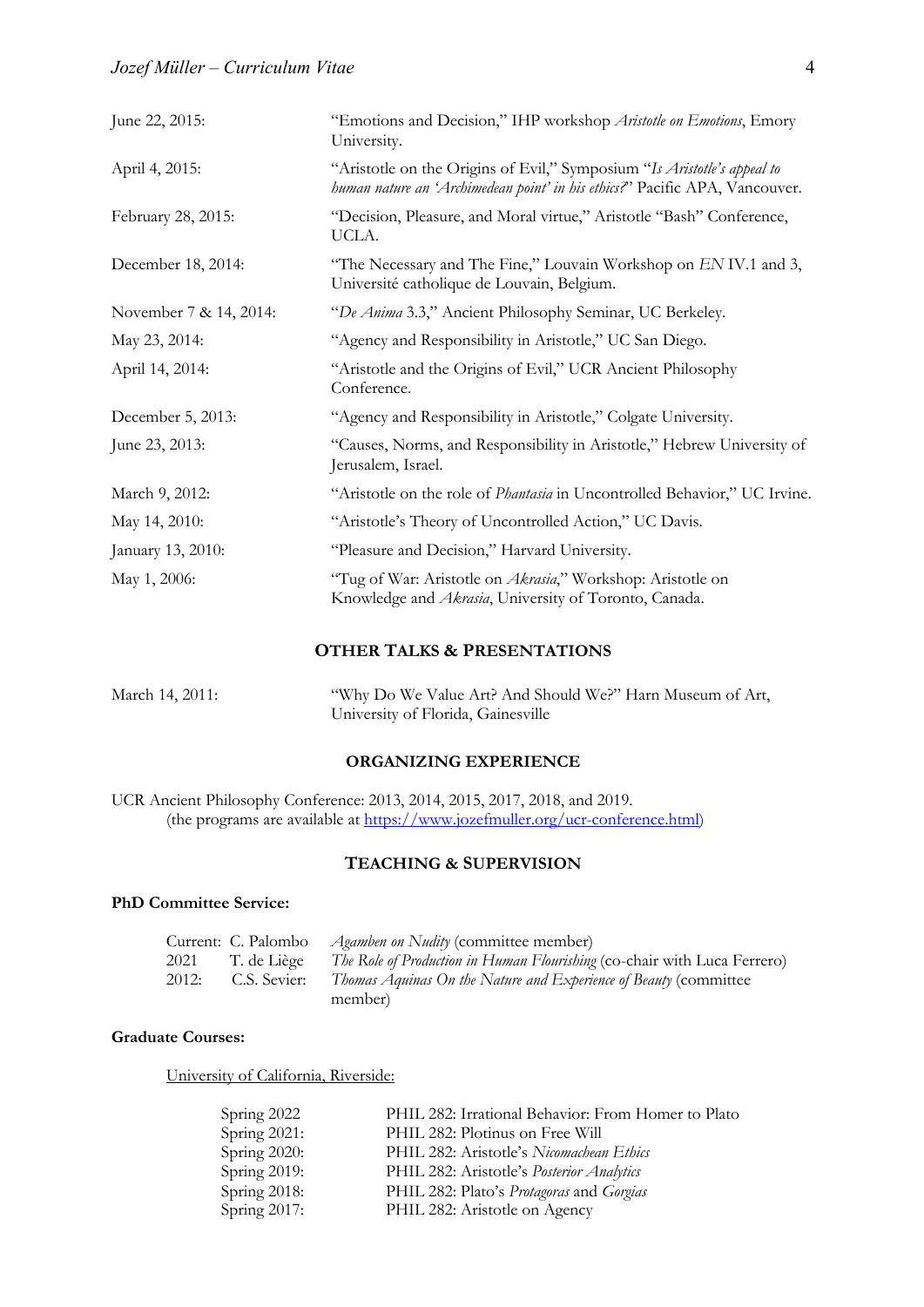| Spring 2015:    | PHIL 282: Plato's Republic                              |
|-----------------|---------------------------------------------------------|
| Spring 2014:    | PHIL 281: Aristotle's De Anima                          |
| Spring $2013$ : | PHIL 282/CLAS 220: Ancient Theories of Emotions         |
|                 | (Plato, Aristotle, the Stoics, Plotinus, and Augustine) |
|                 | (The seminar was offered as part of the Tri-Campus      |
|                 | Classics Graduate Program housed at UC Irvine)          |
| Spring $2012$ : | PHIL 282: Aristotle's Nicomachean Ethics                |
|                 |                                                         |

## **Graduate and Faculty Reading Groups:**

Winter 2014 (with Mark Wrathall): Aristotle's *Metaphysics* Θ 1-3 and Heidegger's Commentary on *Met.* Θ 1-3

## **Selected Undergraduate Courses:**

University of California, Riverside

#### Introductory:

| PHIL 030e:             | Introduction to Ancient Greek Philosophy (Presocratics, Plato, Aristotle)                                                      |
|------------------------|--------------------------------------------------------------------------------------------------------------------------------|
| PHIL 030f:             | Introduction to Hellenistic Philosophy (Stoics, Epicureans, Skeptics)                                                          |
| Advanced:              |                                                                                                                                |
| <b>PHIL 100:</b>       | Sophomore-Junior Seminar (includes readings in both contemporary and history<br>philosophy, including non-western philosophy): |
|                        | Fall 2021: Plato and Aristotle on Akrasia                                                                                      |
|                        | Spring 2019: Human Nature in Greek, Indian, and Chinese Philosophy                                                             |
|                        | Winter 2015: Friendship                                                                                                        |
|                        | Winter 2014: Free Will                                                                                                         |
|                        | <i>Winter 2012: Pleasure</i>                                                                                                   |
| PHIL 120e:             | <b>Ancient Greek Philosophy</b>                                                                                                |
|                        | Plato: Theaetetus, Philebus, & Timaeus                                                                                         |
|                        | Plato: Protagoras & Gorgias                                                                                                    |
|                        | Aristotle: Nicomachean Ethics                                                                                                  |
|                        | Plato: Republic                                                                                                                |
|                        | Aristotle: De Anima                                                                                                            |
| PHIL 122e              | Topics in History of Philosophy                                                                                                |
|                        | Hellenistic Ethics (Cicero's De Finibus)                                                                                       |
| PHIL 169e:             | Ethics (Kant's Groundwork of the Metaphysic of Morals)                                                                         |
| University of Florida: |                                                                                                                                |
| PHH 3100:              | <b>Ancient Greek Philosophy</b>                                                                                                |
| DI ID 4020.            | $I_{\text{one and United}}$                                                                                                    |

| Love and Friendship              |
|----------------------------------|
| Special Topics:                  |
| Aesthetics and Philosophy of Art |
| Aristotle: Physics               |
| Ethical Theory                   |
| Plato: Parmenides & Sophist      |
| Aristotle: Nicomachean Ethics    |
|                                  |

## **Supervised Honors Theses:**

| Spring $2011$ : | Van Tu:      | Aesthetic Contextualism: An Explanation and Defense       |
|-----------------|--------------|-----------------------------------------------------------|
| Spring $2010$ : | Corbin Page: | The Necessity of Flourishing: An Aristotelian Response to |
|                 |              | Kant's Critique of Eudaimonism                            |